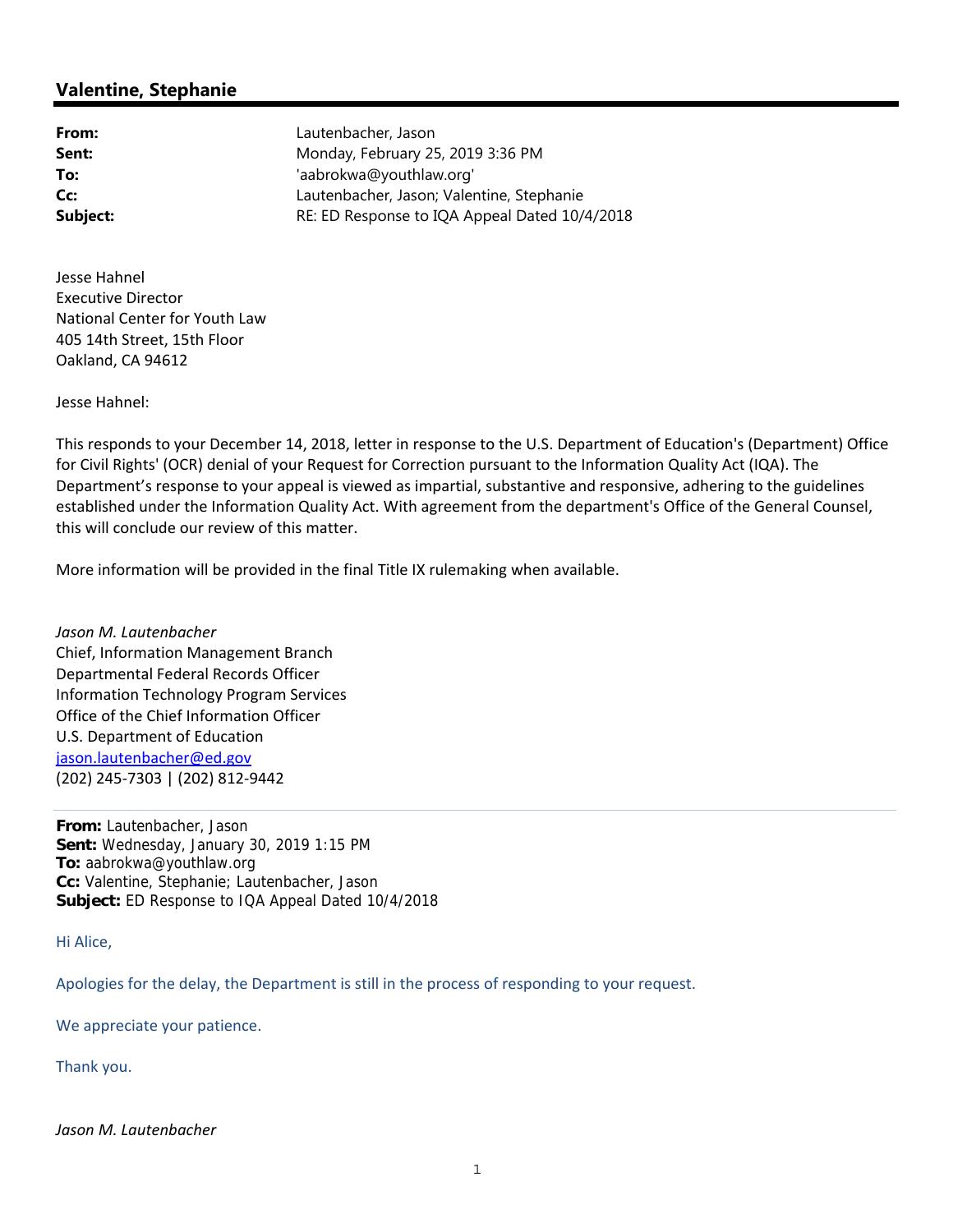Chief, Information Management Branch Departmental Federal Records Officer Information Technology Program Services Office of the Chief Information Officer U.S. Department of Education jason.lautenbacher@ed.gov (202) 245‐7303 | (202) 812‐9442

**From:** Alice Abrokwa [mailto:aabrokwa@youthlaw.org] **Sent:** Wednesday, January 30, 2019 10:30 AM **To:** Valentine, Stephanie **Cc:** OM Imformation Quality Requests; Ramakis, Jessica; Carter, Denise; Bruce, Sandra; Marcus, Kenneth; McFadden, Elizabeth; Malawer, Hilary; Axt, Kathy **Subject:** Re: ED Response to IQA Appeal Dated 10/4/2018

Good morning,

We would appreciate an update on when we can expect to receive your response to our letter of December 14, 2018.

Thank you,

*Alice Abrokwa (Pronouns: she / her / hers) Senior Attorney*  National Center for Youth Law 1313 L St NW, Suite 130, Washington, DC 20005 202-868-4786 (direct line) 202-868-4781 (main phone) 202-868-4788 (fax)



On Wed, Jan 16, 2019 at 3:46 PM Alice Abrokwa <aabrokwa@youthlaw.org> wrote:

Thank you for this update.

*Alice Abrokwa (Pronouns: she / her / hers) Attorney*  National Center for Youth Law 1313 L St NW, Suite 130, Washington, DC 20005 202-868-4786 (direct line) 202-868-4781 (main phone) 202-868-4788 (fax)



On Wed, Jan 16, 2019 at 3:41 PM Valentine, Stephanie <Stephanie.Valentine@ed.gov> wrote:

A response to your letter is being drafted. Once complete, we'll send the response accordingly.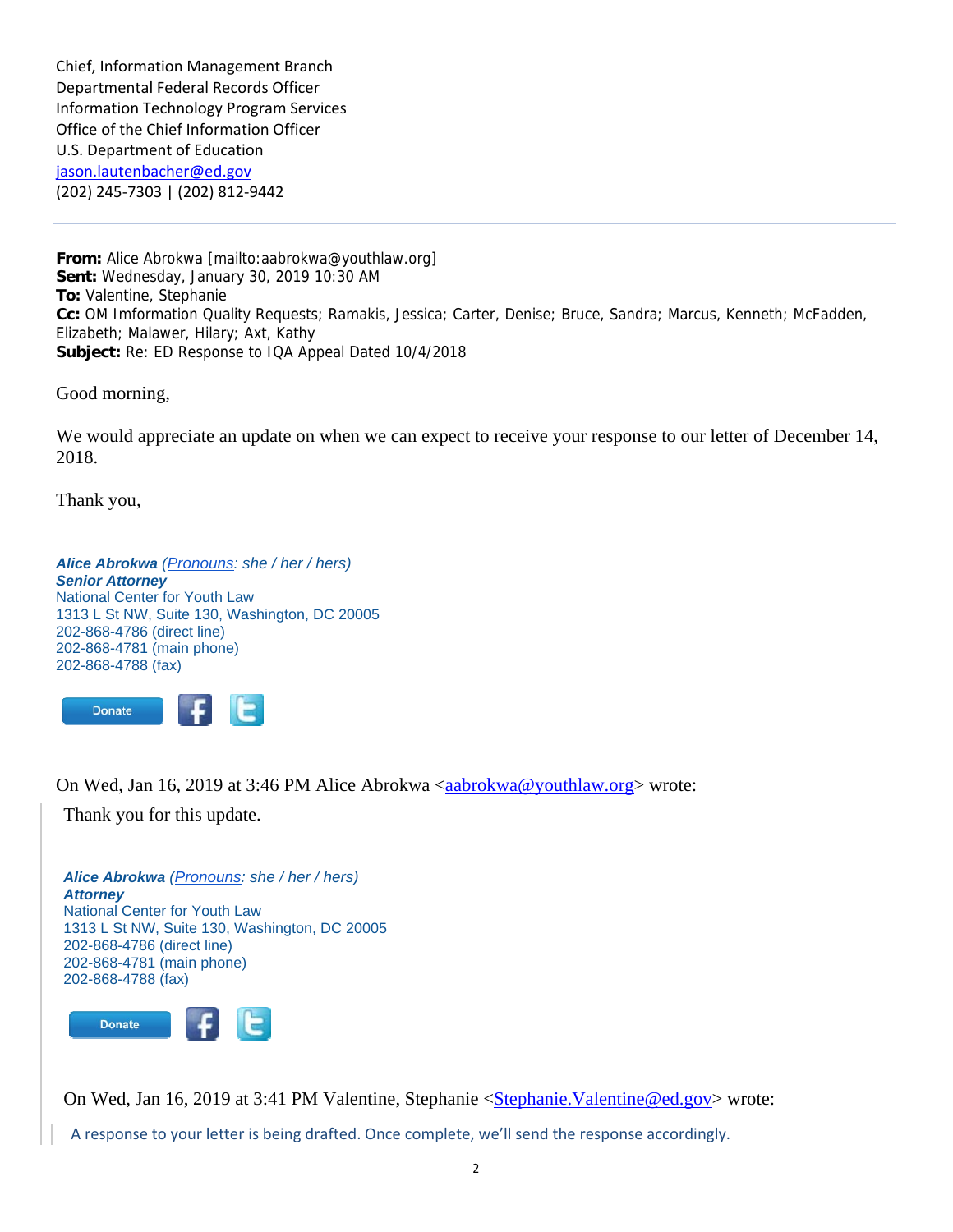*Stephanie Valentine*

Management and Program Analyst

Information Collections Clearance Program

Information Management Branch

Office of the Chief Information Officer

U.S. Department of Education

550 12 $^{\text{th}}$  Street, SW

PCP 9089

stephanie.valentine@ed.gov

202‐245‐7356

**From:** Alice Abrokwa [mailto:aabrokwa@youthlaw.org] **Sent:** Tuesday, January 15, 2019 10:46 AM **To:** OM Imformation Quality Requests; Ramakis, Jessica **Cc:** Carter, Denise; Bruce, Sandra; Marcus, Kenneth; McFadden, Elizabeth; Malawer, Hilary; Axt, Kathy; Valentine, Stephanie **Subject:** Re: ED Response to IQA Appeal Dated 10/4/2018

Good morning,

Could you please confirm receipt of the letter and enclosures sent on December 14, 2018 regarding our IQA appeal and advise as to whether the Department will be responding to the letter?

Thank you,

*Alice Abrokwa (Pronouns: she / her / hers)* 

*Attorney* 

National Center for Youth Law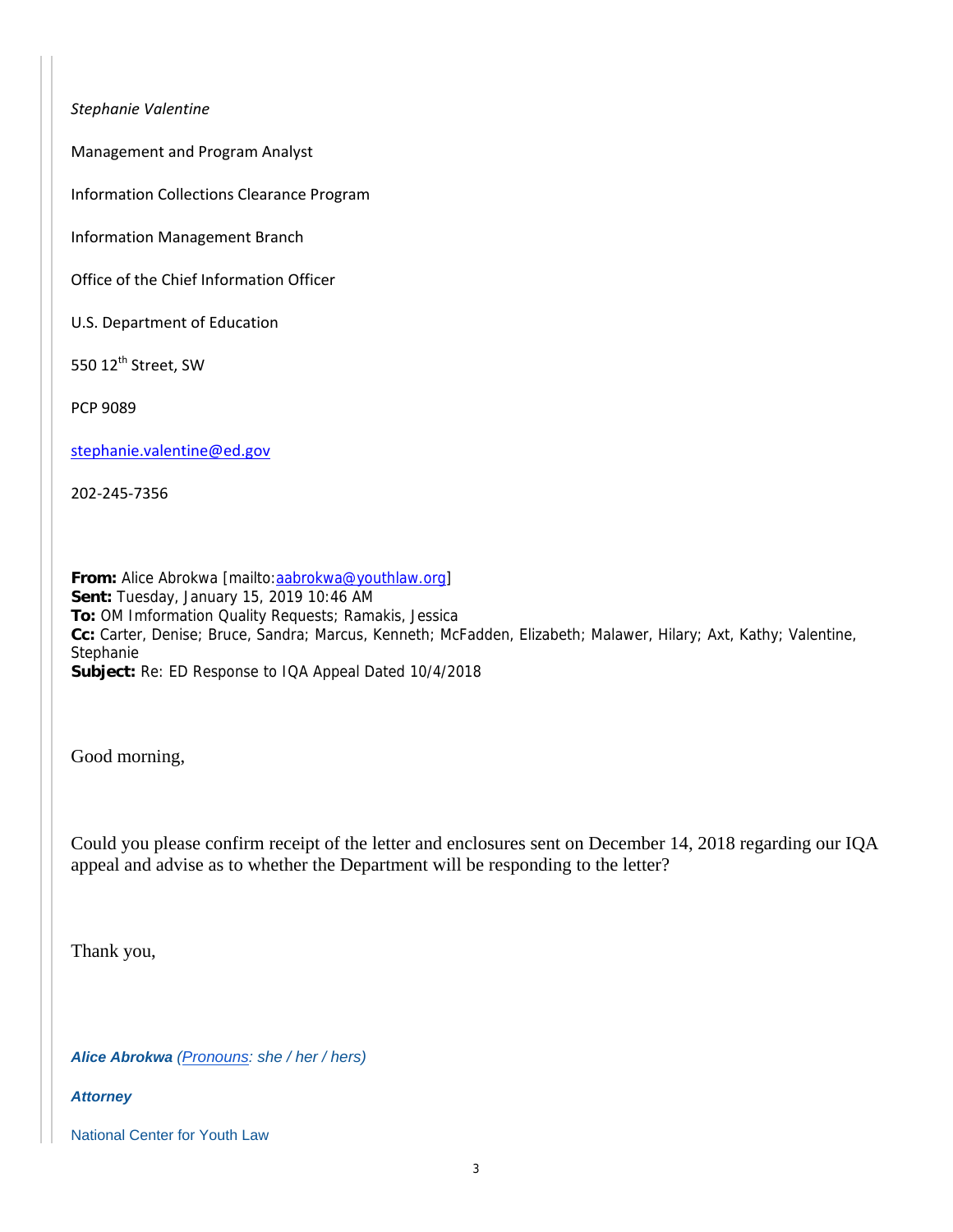1313 L St NW, Suite 130, Washington, DC 20005

202-868-4786 (direct line)

202-868-4781 (main phone)

202-868-4788 (fax)

**Error! Filename not specified. Error! Filename not specified. Error! Filename not specified.** 

On Fri, Dec 14, 2018 at 1:46 PM Alice Abrokwa <aabrokwa@youthlaw.org> wrote:

Good afternoon,

Please see the attached letter regarding our IQA Appeal, along with enclosures.

Thank you,

*Alice Abrokwa (Pronouns: she / her / hers)* 

## *Attorney*

National Center for Youth Law

1313 L St NW, Suite 130, Washington, DC 20005

202-868-4786 (direct line)

202-868-4781 (main phone)

202-868-4788 (fax)

**Error! Filename not specified. Error! Filename not specified. Error! Filename not specified.** 

On Thu, Nov 29, 2018 at 12:37 PM Valentine, Stephanie <Stephanie.Valentine@ed.gov> wrote: